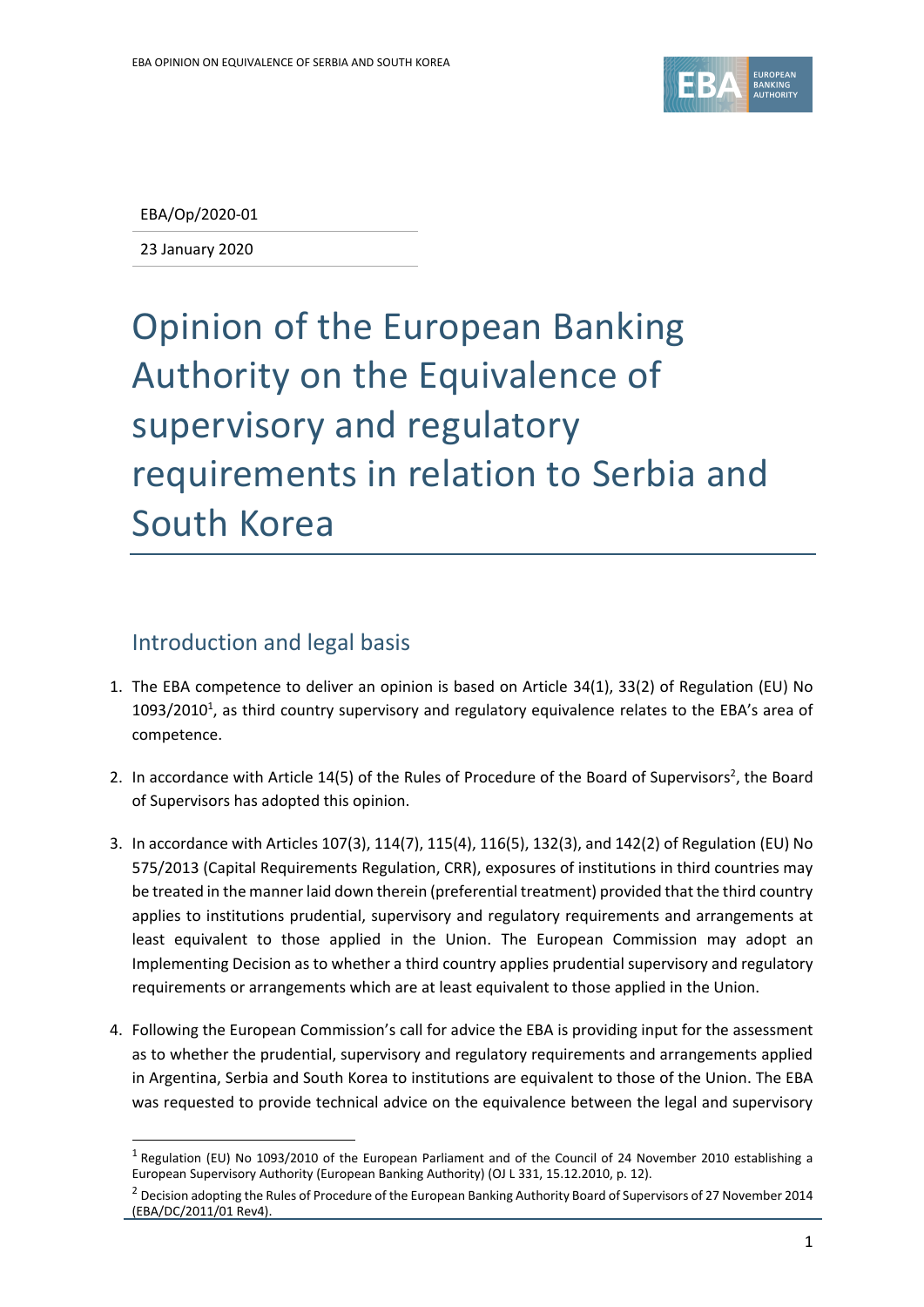

frameworks of these countries and the EU framework in view of prudential requirements for EU credit institutions and investment firms as regards the following:

- exposures to third country investment firms, credit institutions, clearing houses and exchanges (CRR Art. 107(3) and (4), exposures to third country central governments and central banks(CRR Art. 114 (7)), exposures to third country regional governments or local authorities (CRR Art. 115 (4)), exposures to third country public sector entities (CRR Art. 116 (5), exposures in the form of units or shares in third country CIUs (Collective Investment Undertaking) (CRR Art. 132 (3)); and
- with regards to the definition of a large financial sector entity (CRR Art. 142 (4)).

## Assessment scope, process and methodology

- 5. The EBA established a Network of Equivalence (NoE) composed of experts from national competent authorities to support the assessment work. The network developed a questionnaire to facilitate the collection of data and guide the equivalence assessment.<sup>3</sup> The assessment work has been based on the input from the relevant third country authorities in the questionnaire, as well as subsequent communication with the authorities and relevant local legislative and regulatory documents.
- 6. The scope of the assessment covers the regulatory and supervisory framework for credit institutions as foreseen in CRR and CRD.
- 7. The assessment is structured in eight topics covering several sections which are assessed using a qualitative approach with a five-grade scoring scale (super-equivalent, equivalent, largely equivalent, partially equivalent, and non-equivalent). At country level a two-grade scoring scale is used (equivalent, non-equivalent) aggregating the section and topic scores.
- 8. The equivalence assessment is based on the relevant supervisory and regulatory framework in force as documented in domestic laws and regulations and explained by local authorities. During the assessment, the EBA Staff and some experts from NoE conducted dedicated on-site visits at the third-country authorities, which allowed to gain a full understanding of the actual application the supervisory framework, as well as to clarify certain aspects of regulatory provisions.
- 9. The assessment of equivalence is based on legislation and regulation in force at the time of the assessment. Whereas planned and future regulation can be mentioned in the assessment, it is not considered to be an adequate support for the equivalence decision, unless it is already in a very advanced stage.

 $\overline{a}$ 

<sup>3</sup> The questionnaire has been made publicly available on the EBA website: [http://www.eba.europa.eu/documents/10180/1094990/Annex+I+-](http://www.eba.europa.eu/documents/10180/1094990/Annex+I+-+EBA+questionnaire+on+regulatory+equivalence_publication.pdf) [+EBA+questionnaire+on+regulatory+equivalence\\_publication.pdf](http://www.eba.europa.eu/documents/10180/1094990/Annex+I+-+EBA+questionnaire+on+regulatory+equivalence_publication.pdf)